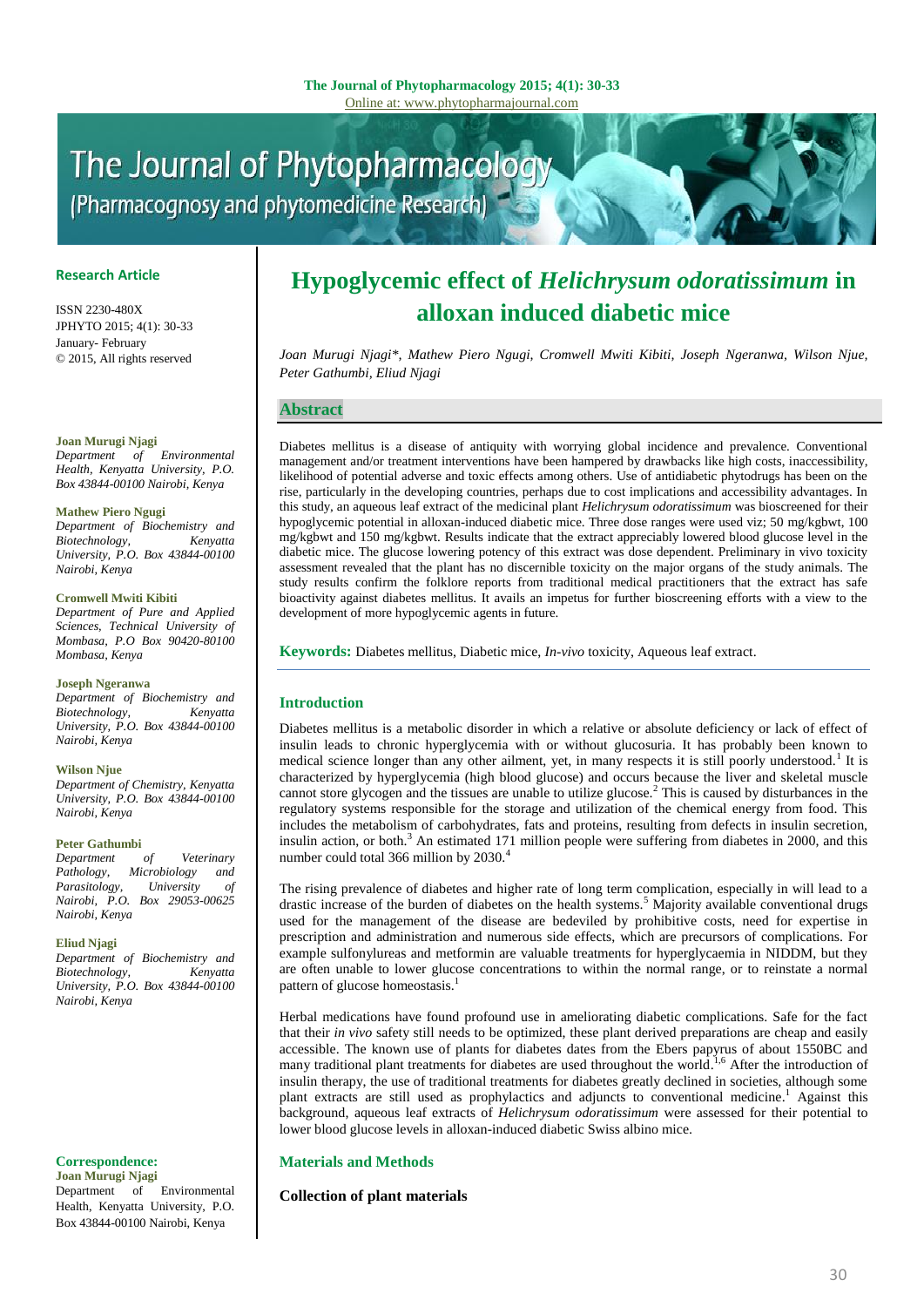Leaves of *Helichrysum odoratissimum* were collected from their natural habitat Mbeere North district of Embu county, Kenya, based on the folklore reports from the practising herbalists on the medicinal potential of the plant. A taxonomist identified the plant and voucher specimen was deposited at the National Museum of Kenya herbarium. The voucher specimen number of the plant was *Diab 4/06*. The leaves were cut into small pieces and air-dried at  $25\pm3^{\circ}$ C away under a shade for three weeks. The dried materials were then crushed into powder by use of an electric mill (Christy and Norris Ltd, England).

#### **Extract preparation**

100g of crushed leaf material of *H*. *odoratissimum* were boiled in one liter of distilled water for two hours with frequent stirring, following which the mixture was cooled at room temperature and then decanted into a dry clean conical flask. After decantation, the leaf extract was filtered with Whatmann no. 1 filter papers using a vacuum pump. The filtrate was then freeze-dried for three days (72 hours). The ensuing powder was stored at 4°C in airtight containers.

#### **Dosage preparation for administration**

Normal saline was used as the vehicle for administration. It was prepared by dissolving 0.85 g of NaCl in 100 ml of double-distilled water. Aqueous leaf extract doses were prepared as follows: for 50 mg/kg body weight dose, 12.5 mg was dissolved in 1ml of physiological saline; for 100 mg/kg body weight dose, 25 mg was dissolved in 1 ml of physiological saline; and for 150 mg/kg body weight dose, 37.5 mg was dissolved in 1ml of physiological saline. The study animals were given 0.1 ml of the extract solutions. Insulin was also reconstituted and animals were given 0.1 ml.

#### **Bioassay for hypoglycemic activity**

#### **Study animals**

Male Swiss albino mice aged 4-5 weeks and weighing 25-30 g were used for the study. They were feeding on the standard mice pellet diet and had access to water *ad libitum*. Permission for handling mice in this study was sought and availed by animal rights agency in Nairobi, Kenya (Ethical reference number: 98/12/2012). The study animals were fasted overnight and allowed free access to water. They were divided into 4 groups of five animals each. Group 1 (Non-diabetic mice) was given 0.1ml of normal saline; Group 2, (diabetic mice) was given 0.1ml of normal saline; Group 3, (diabetic mice) was given insulin at a dose of 1 IU/kg body weight; and Group 4, (diabetic mice) was given aqueous leaf extracts of *Helichrysum odoratissimum* at three dose levels (50 mg/kg body weight, 100mg/kg body weight and 150 mg/kg body weight). Each dose level was given to 4 animals. Group 1 and 2 served as controls, whereas Group 3 served as the reference group. Diabetic condition was induced in mice by intraperitoneal injection of alloxan monohydrate (150 mg/kgbw) 72 hours before the start of the experiment. Before administration of the different treatments the animals were bled and blood glucose level in the animals was measured. This was the initial measurement at time zero. The animals were again bled hourly until the fourth hour.

# **Blood glucose determination**

Blood samples were collected by squeezing the tails of the animals, following which a drop of blood was placed onto a Glucometer strip. The hypoguard machine was used together with GB Supreme blood glucose test strips for blood glucose assay. For all experimental groups, the blood sugar levels were taken at 0 hour and after one hour for four hours.

# **Preliminary in vivo toxicity analysis**

Twenty mice were divided into two groups of ten animals each for preliminary *in vivo* toxicity analysis. The first group was treated with normal saline for thirty days and served as controls. The other group

was treated with 450 mg /kg body weight of the extract for thirty days. The animals were observed closely and regularly, and fed on standard mice pellets and water *ad libitum*. Any animal that died or showed signs of death was sacrificed. The animals that survived 30 days of administration were put to sleep using dry ice and sacrificed. The animals were dissected and pieces of pancreas, heart, kidney, muscle and livers were removed and preserved in 10 % formalin for histological preparation and observation, following which they were microscopically examined for pathological changes.

#### **Data analysis**

In the *in vivo* hypoglycemic assays, unpaired student's t-test was used to evaluate the significance between means of extract treated animals and the diabetic control, reference control and the normal control. The data was represented as means  $\pm$  SEM. P<0.05 was considered statistically significant. Minitab statistical computer package was used.

#### **Results and Discussion**

# **Effect of** *Helichrysum odoratissimum* **on blood glucose in alloxaninduced diabetic mice**

In the 1st hour, the aqueous leaf extracts of *Helichrysum odoratissimum* at the three dose ranges did not significantly lower blood glucose levels (Table 1; Figure 1). In the  $2<sup>nd</sup>$  hour, the three dose levels lowered the blood sugar levels by 30%, 54%, and 54%, respectively. At this hour, the extract lowered blood glucose levels to normal, but not as effectively as insulin ( $^{a}p<0.05$ ;  $^{b}p<0.05$ ). In the 3<sup>rd</sup> hour, the percent reduction of blood glucose level in the three dose levels was 26%, 62%, and 70%, respectively. The 50 and 100 mg/kg body weight dose range lowered the blood glucose level as they did in the  $2<sup>nd</sup>$  hour (Table 1). On the other hand, the 150 mg/kg body weight dose range lowered blood sugar level to below normal and as effective as insulin (Figure 1). In the fourth hour, the extract continued producing the hypoglycemic activity in a dose dependent manner by 38%, 67% and 75%, respectively. At this point, the 100 and 150 mg/kg body weight dose ranges lowered blood glucose levels to below normal and the hypoglycemic potential of the dose of 150 mg/kg body weight was comparable to that of insulin. The 50 and 100 mg/kg body weight doses significantly lowered blood glucose levels, but not as effectively as insulin.

Similar work carried out by<sup>7</sup> demonstrated hypoglycemic activity in alloxan-induced diabetic mice on administration of aqueous leaf extracts of five Kenyan plants*.* 

The leaf extracts of *H. odoratissimum* showed a non-dose dependent response. This trend was equally seen by<sup>5</sup>, who demonstrated nondose dependence hypoglycemic effects of aqueous stem bark extracts of *K. squarossa* in alloxan-induced diabetic mice. This observation could suggest that the extract could have been actively absorbed in the cell system.

Previous studies done with ethanolic seed extracts of *Luffa aegyptiaca* and leaves of *Carissa edulis* have been shown to significantly lower blood glucose levels in streptozotocin-induced diabetic rats.<sup>5,8,9</sup> 9 showed that ethanolic leaf extracts of *Cassia kleinii* could lower blood glucose in streptozotocin-induced diabetic rats.<sup>9,10</sup>

The mode of action of the extract may have by insulinomimetism as is the mode of action of some oral hypoglycaemics a biguanids, which relieve hyperglycemia by lowering hepatic gluconeogenesis, upregulating skeletal muscle glucose uptake, and limiting plasma triacylglycerols.<sup>11</sup> This was also proposed by<sup>7</sup> in the studies of hypoglycemic medicinal plants in Kenya. Further, the extract is thought to have ameliorated the blood glucose levels in alloxaninduced diabetic mice by stimulating glucose catabolic enzymes and inhibiting gluconeogenic enzymes. This has previously been seen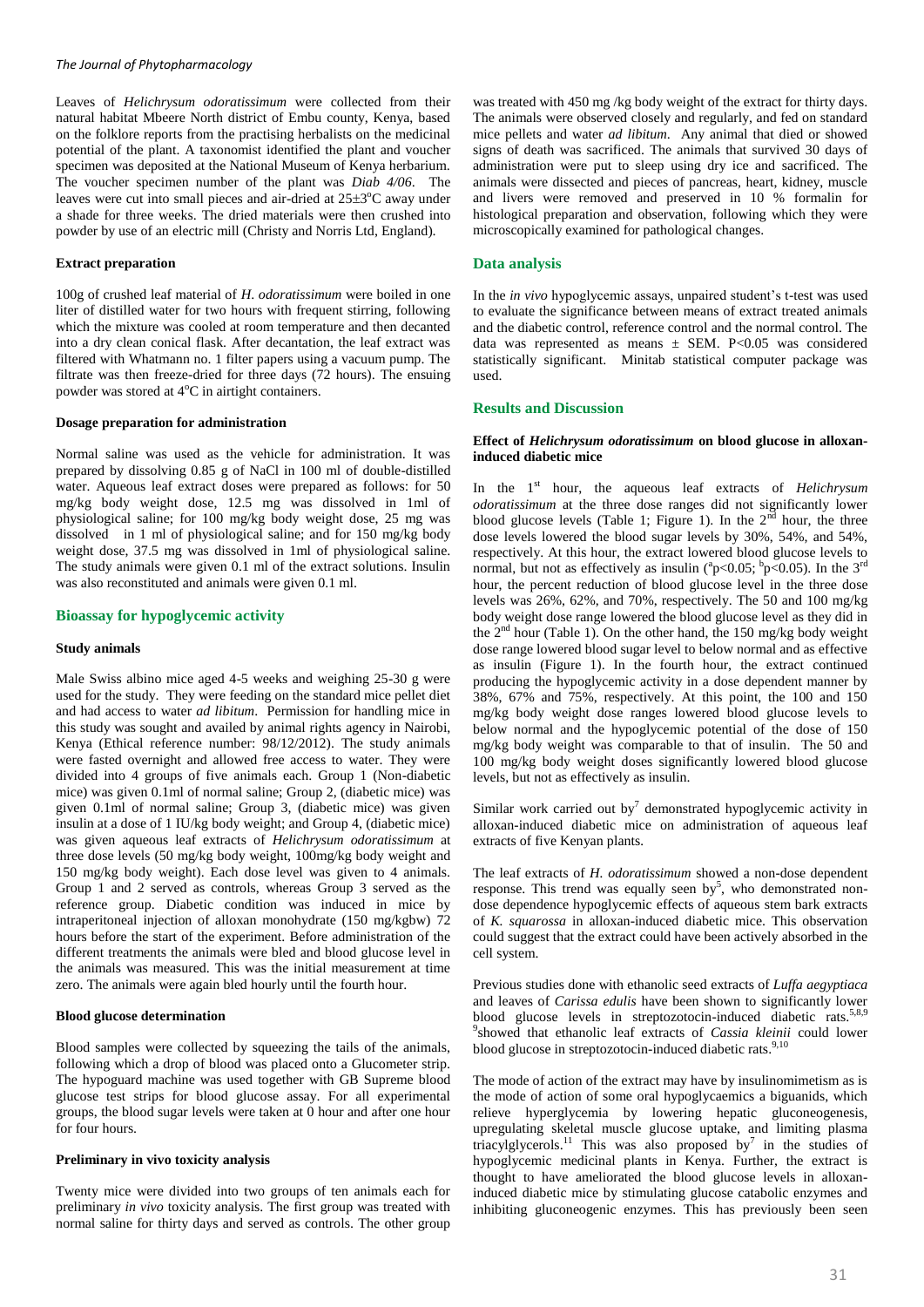by<sup>12</sup>, who observed the same mode of action by *C. roseus* in streptozotocin-induced diabetic rats.

|  | Table 1: Effects of <i>H. odoratissimum</i> extract on blood glucose levels in alloxan induced diabetic mice (mg/dl) |  |  |  |  |  |
|--|----------------------------------------------------------------------------------------------------------------------|--|--|--|--|--|
|  |                                                                                                                      |  |  |  |  |  |

|                 | <b>Treatment</b>                  | 0 <sub>hr</sub> | 1 <sub>hr</sub>      | 2 <sub>hr</sub>     | 3 <sub>hr</sub>      | 4 <sub>hr</sub>               |
|-----------------|-----------------------------------|-----------------|----------------------|---------------------|----------------------|-------------------------------|
| Normal          | Saline                            | $67.5 + 4.0$    | $68.0 + 2.9$         | $63.8 + 2.7$        | $59.5 + 1.6$         | $63.8 \pm 2.4$                |
| <b>Diabetic</b> | Saline                            | $155.8 + 11.0$  | $171.0 + 9.4$        | $188.0 + 14.3$      | $200.3 + 14.8$       | $221.8 + 15.9$                |
| <b>Diabetic</b> | Insulin $1\text{I}U/\text{kg}$ bw | $191.0 + 7.5$   | $59.5 + 1.9$         | $44.8 + 2.4$        | $39.3 + 2.4$         | $37.0 + 1.4$                  |
| <b>Diabetic</b> | H.odoratissimum 50mg/kgbw         | $121.0 + 12.1$  | $122.3+23.8^{b*}$    | $83.5+10.0^{ab}$    | $93.3 \pm 21.9^{ab}$ | $77.3 \pm 4.3^{ab*}$          |
| <b>Diabetic</b> | H.odoratissimum 100mg/kgbw        | $175.0 + 24.9$  | $170.5+29^{b*}$      | $79.8 + 10.0^{ab}$  | $58.8 \pm 3.6^{ab}$  | $54.5 \pm 2.7$ <sup>ab*</sup> |
| Diabetic        | H.odoratissimum 150mg/kgbw        | $150.5 + 5.4$   | $167.0 \pm 4.6^{b*}$ | $69.8 \pm 8.1^{ab}$ | $45.5 + 3.6^{a*}$    | $38.8 + 1.1^{a*}$             |

\*P<0.05 with respect to normal control; \*P<0.05 with respect to diabetic control; \*P<0.05 with respect to insulin. The data was analyzed using Student's 't'– test. All the results were expressed as mean ± SEM. All blood glucose levels were recorded in mg/dl.



\*P<0.05 with respect to normal control; aP<0.05 with respect to diabetic control; b P<0.05 with respect to insulin. The data was analyzed using student's t– test

**Figure 1:** Percentage reduction in blood glucose by varying doses of *H. odoratissimum* in diabetic mice

#### **Preliminary in vivo toxicity analysis**

Animals treated with the leaf extract of *Helichrysum odoratissimum* showed mild perivascular inflammation in the kidneys, but the renal cells were intact (Figure 2). The spleen tissue cells were intact apart from mild lymphoid depopulation. The liver had no signs of pathology, the hepatocytes were intact, but there was mild perihepatitis. The heart muscle had no pathology.



**Figure 2:** Histological section of a spleen of a mouse treated with an aqueous stem bark extract of *Helichrysum odoratissimum* (450 mg/kgbw). Reduction in lymphoid population manifested by absence of follicles (arrows) Exposure time: 30 days. Magnification: X100

That no discernible pathological lesions were seen in mice administered with high doses of the leaf extracts of *H. odoratissimum*  is a welcome indication that the extract is a safe herbal alternative in management of diabetes mellitus. The inflammation observed at the site of injection may simply be attributed to drug induced reactions.<sup>13</sup>

#### **Conclusion**

This study has impeccably demonstrated safe use of leaf extracts of *H. odoratissimum* in management of diabetes mellitus in alloxan-induced diabetic mice. Further studies on this plant will be necessary using the oral route of administration since pharmacological hypoglycemic is administered orally. Further, the use of organic extracts would also reveal classes of organic secondary metabolites in this plant that may be hypoglycemic. Nevertheless, the desired objective of this study was accomplished

# **Acknowledgements**

This study was undertaken in Kenyatta University and the University of Nairobi, for which reason they are hereby acknowledged. Moral and material support availed by the Late Solomon Buleti, Mr. Mugeki, Mrs. Rose Gitari and Mr. Jackson Gachoka is acknowledged with gratitude.